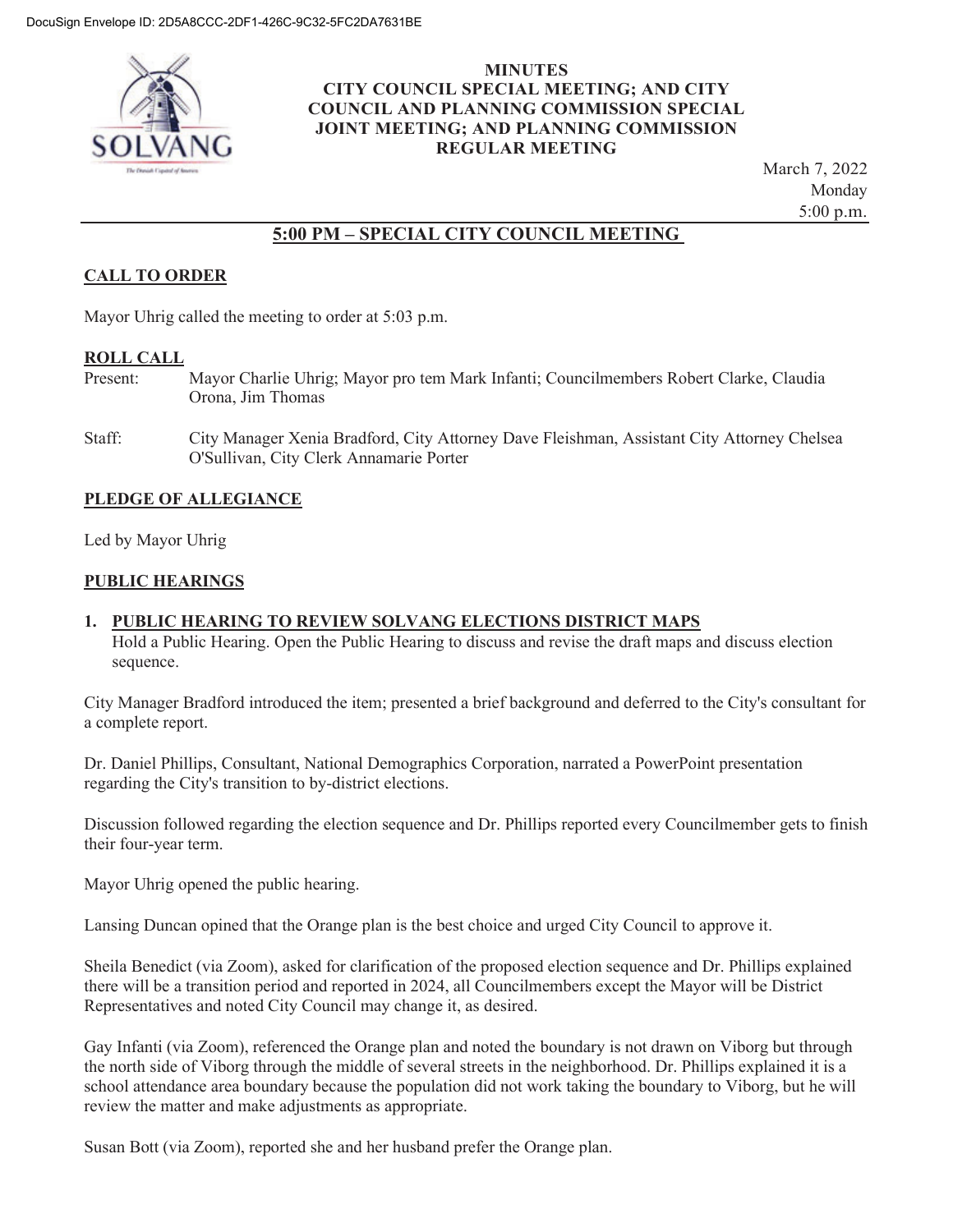There were no other public comments and Mayor Uhrig closed the public hearing.

Discussion followed regarding avoiding splitting neighborhoods, needing to make adjustments and post the plan seven days prior to the public hearing, the possibility of making Fifth Street as the boundary for District 3 on the east and giving everything from Fifth Street over to District 1 and having District 3 encompass the entire TRC.

Councilmember Orona expressed concerns that by splitting District 3 by Mission Drive may be harder to find candidates willing to run and suggested encompassing both sides of Mission Drive.

Consultant Phillips reported he will return to the next City Council meeting with a revised plan for City Council to consider and approve.

**2. ADJOURNMENT** – Mayor Uhrig adjourned the meeting at 5:41 p.m.

## **6:00 PM – SPECIAL CITY COUNCIL & PLANNING COMMISSION JOINT MEETING**

## **CALL TO ORDER**

Mayor Uhrig called the meeting to order at 6:00 p.m.

## **ROLL CALL**

| <b>City Council Present:</b>    | Mayor Charlie Uhrig; Mayor pro tem Mark Infanti; Councilmembers Robert Clarke,<br>Claudia Orona, Jim Thomas                           |
|---------------------------------|---------------------------------------------------------------------------------------------------------------------------------------|
| Planning Commission<br>Present: | Chair Jack Williams; Commissioners Scott Gold, Joannie Jamieson, Aaron Petersen,<br>Justin Rodriguez                                  |
| Staff:                          | City Manager Xenia Bradford, City Attorney Dave Fleishman, Assistant City Attorney<br>Chelsea O'Sullivan, City Clerk Annamarie Porter |

## **PLEDGE OF ALLEGIANCE**

Led by Mayor pro tem Infanti

#### **1. GENERAL PLAN UPDATE PREFERRED LAND USE ALTERNATIVE ADOPTION**

- a. Receive a report on community input and General Plan Advisory Committee recommendations for the Preferred Land Use Alternative; and,
- b. Adopt the Preferred Land Use Alternative

City Manager Bradford introduced the item; provided a brief background and deferred to the City's consultant for a report.

Brent Gibbons, Mintier Harnish, narrated a PowerPoint presentation of the General Plan Update preferred land use alternative.

Discussion followed regarding total acres within the TRC, the number of housing units that could fit into the TRC as mixed-use is developed, the different types of mixed use.

Mayor Uhrig invited public comments.

Steve Martin suggested creating categories of design and acknowledging different types of architecture within the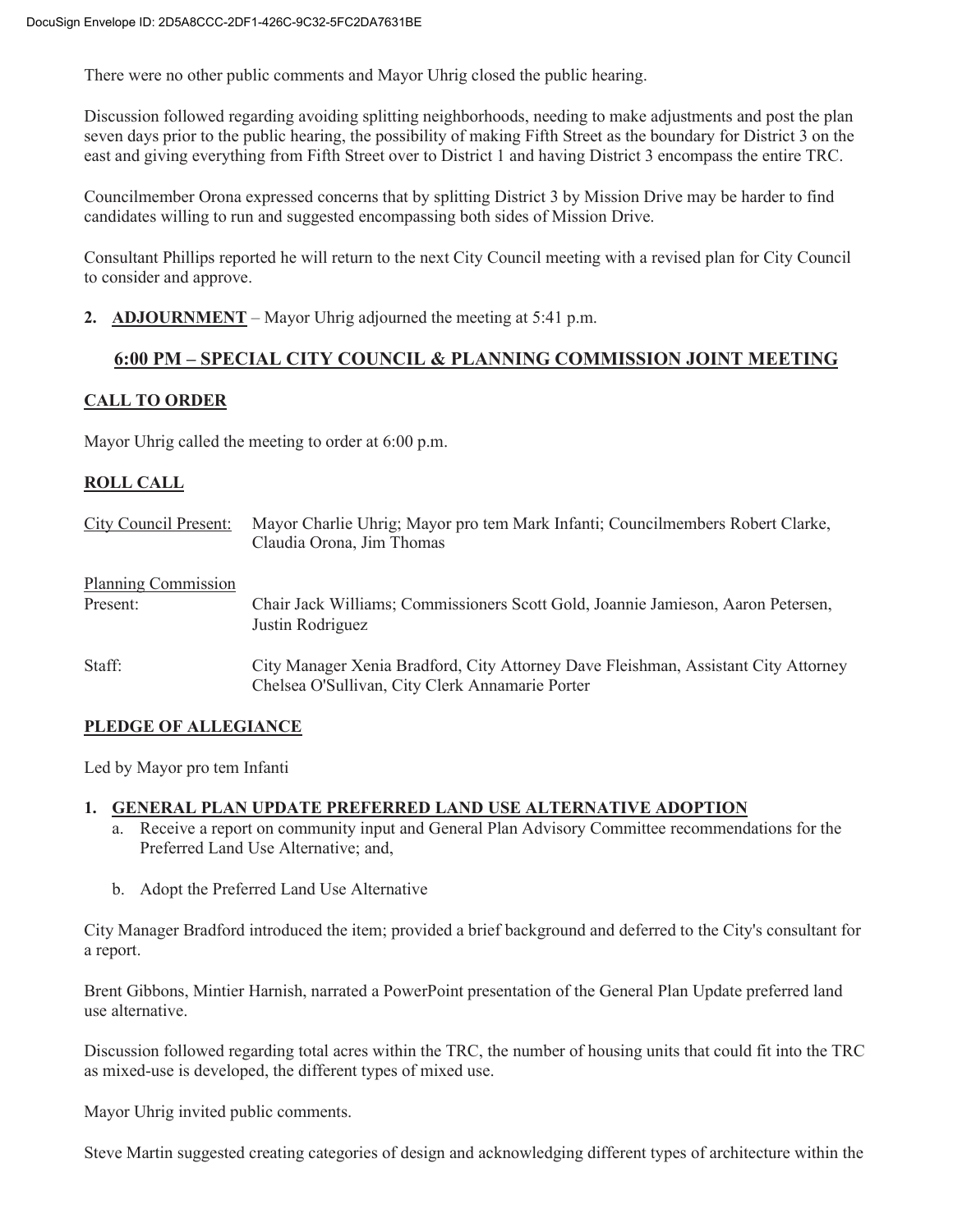City.

Elizabeth Breen commented on the GPAC's agreement regarding guiding principles including a wide range of housing options and living wage jobs.

Denise Johns expressed disappointment about the GPAC not considering higher density residential development in downtown and commented on the existing housing crisis and lack of affordable housing.

There were no other public comments.

Discussion followed regarding the possibility of building lower- or moderate-income housing through a public/private partnership onto City parking lots with parking on the bottom floor.

*Motion by Chair Williams, seconded by Commissioner Petersen, to recommend to the City Council approval of Alternative 1 as presented by GPAC. Motion carried 5-0.* 

*Motion by Mayor pro tem Infanti, seconded by Councilmember Orona, to approve Alternative 1 as presented by GPAC. Motion carried as follows:* 

*AYES: Mayor Uhrig; Mayor pro tem Infanti; Councilmembers Clarke, Orona, Thomas NOES: None. ABSTAIN: None. ABSENT: None* 

**2. ADJOURNMENT** – Mayor Uhrig adjourned the meeting at 6:37 p.m.

# **REGULAR MEETING OF THE PLANNING COMMISSION**

Chair Williams called the meeting to order at 7:00 p.m.

#### **ROLL CALL**

| Present: | Chair Jack Williams; Commissioners Scott Gold, Joannie Jamieson, Aaron Petersen,<br>Justin Rodriguez                                       |
|----------|--------------------------------------------------------------------------------------------------------------------------------------------|
| Staff:   | City Manager Xenia Bradford, Assistant City Attorney Chelsea O'Sullivan, Planning<br>Consultant Laurie Tamura, City Clerk Annamarie Porter |

## **PLEDGE TO THE FLAG**

Led by Commissioner Gold

## **1. PRELIMINARY MATTERS:**

A. Public Comment - None

B. Requests for Continuance, Withdrawals, or Addition of Ex-Agenda items

City Manager Bradford announced that the applicant for Item No. 3 has requested that the item be continued to a future City Council meeting.

Brief discussion followed regarding the status of expanding the footprint of the Farmers Market.

- C. Conflicts and/or Ex-Parte Communications None
- D. Approve the minutes of the Planning Commission regular meeting of February 7, 2022, and the Joint Special Meeting of the Planning Commission and Design Review Committee of February 17, 2022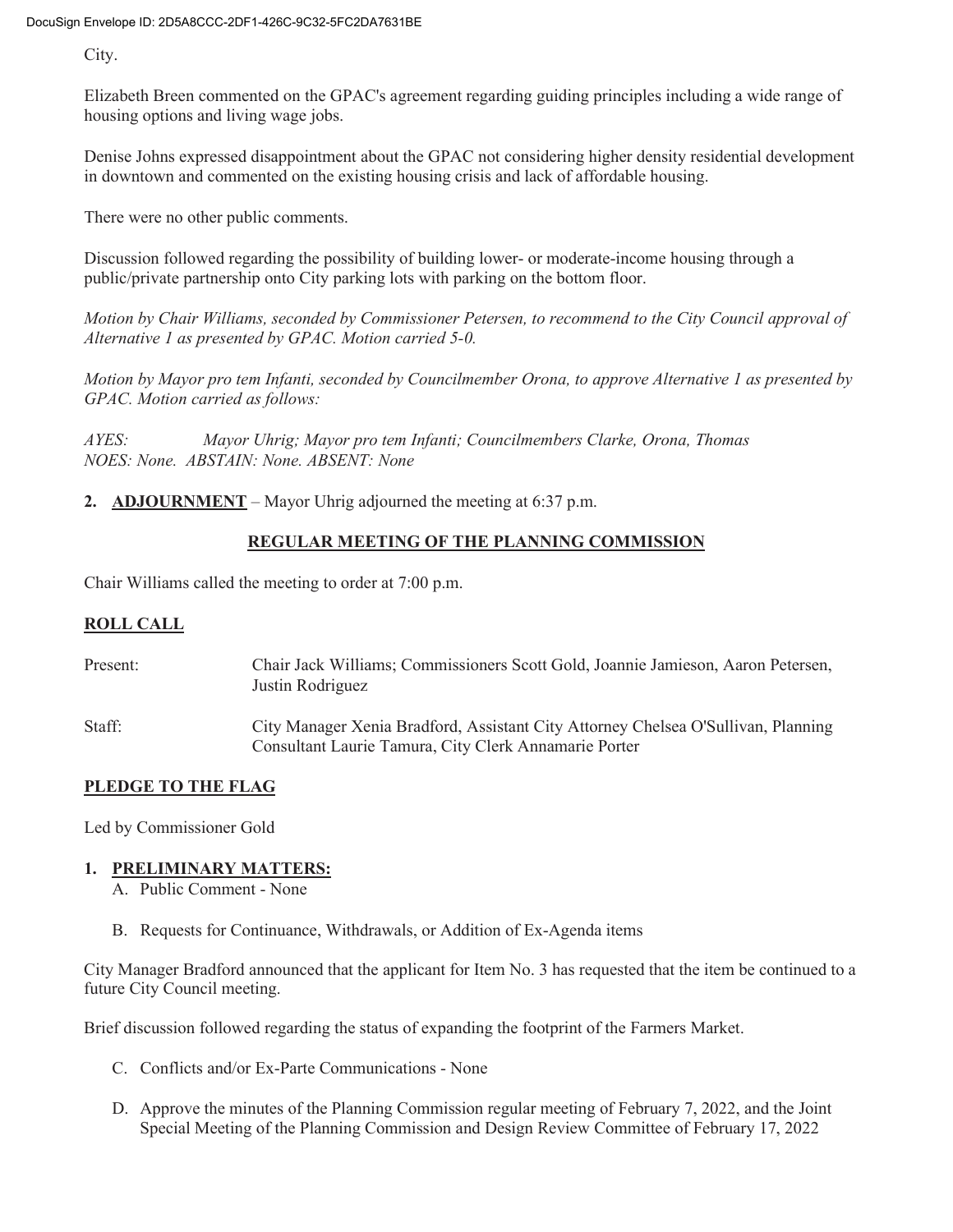*Motion by Commissioner Gold, seconded by Commissioner Jamieson, to approve the minutes of the Planning Commission regular meeting of February 7, 2022, and the Joint Special Meeting of the Planning Commission and Design Review Committee of February 17, 2022. Motion carried 5-0.* 

E. Receive and file current Planning & Building Division Projects

Laurie Tamura, Planning Consultant, presented a list of current Planning and Building Division projects and discussed the status of each.

Discussion followed regarding the waterwheel project.

## **2. PUBLIC HEARING ITEMS**

A. Public Hearing to consider Adopting Resolution No. 22-02 recommending to City Council amendments to Title 11 Zoning Ordinance addressing accessory structures, including sheds, in the side-yard and rear-yard setbacks.

Assistant City Attorney O'Sullivan presented the staff report; discussed requirements of the Fire Code regarding side-yard setbacks requirements and access around buildings and addressed edits made to the resolution as discussed in the last Planning Commission meeting. She added there is no requirement that there be a minimum distance between the property line and the building, within the Fire Code.

Planning Consultant Laurie Tamura addressed the height of the accessory structures.

Chair Williams opened the public hearing.

Rovy Butcher asked for clarification regarding the minimum required separation between accessory structures, whether the side yard setbacks apply to side yards without gates; referenced a letter of complaint from Ann Nicholas, noting that she uses the condition of 20 properties as a reference and not is not filing a complaint against the 20 families. She requested that the Planning Commission reduce the distance between accessory structures and/or to accommodate and grandfather existing sheds where no one is complaining and that the City Council drop enforcement or make recommendations or accommodations for the affected homeowners.

Denise Neal inquired about corner lots and accessory structures, specifically a requirement in the ordinance that no accessory structures can be closer to the street than the principal residence, noting that many corner lots will be negatively affected.

Jay Carsman (via Zoom), agreed with Ms. Butcher's comments regarding grandfathering existing sheds and thanked the Commission and City staff for their work on this matter.

There were no other public comments and Chair Williams closed the public hearing.

Planning Consultant Tamura reported that Ms. Nicholas removed her shed because of the adjacent neighbor's complaint; discussed the visibility of sheds from the street, that are higher than six feet and reported that the ordinance does not make a distinction relative to corner lots.

Assistant City Attorney O'Sullivan discussed corner lots and recommended deleting "side" from 65, Subsection E of Section 11-12-2, to allow sheds in side yards.

Discussion followed regarding different considerations for corner lots possibly being discriminatory, the Commission's ability to change that section of the ordinance (Page 65) and making an exception for accessory structures on corner lots with size limitations/standards (below 9 feet in height with a maximum total 200 square feet on each side yard).

Planning Consultant Tamura will work with Assistant City Attorney O'Sullivan to develop appropriate language to address accessory structures in side yards of corner lots.